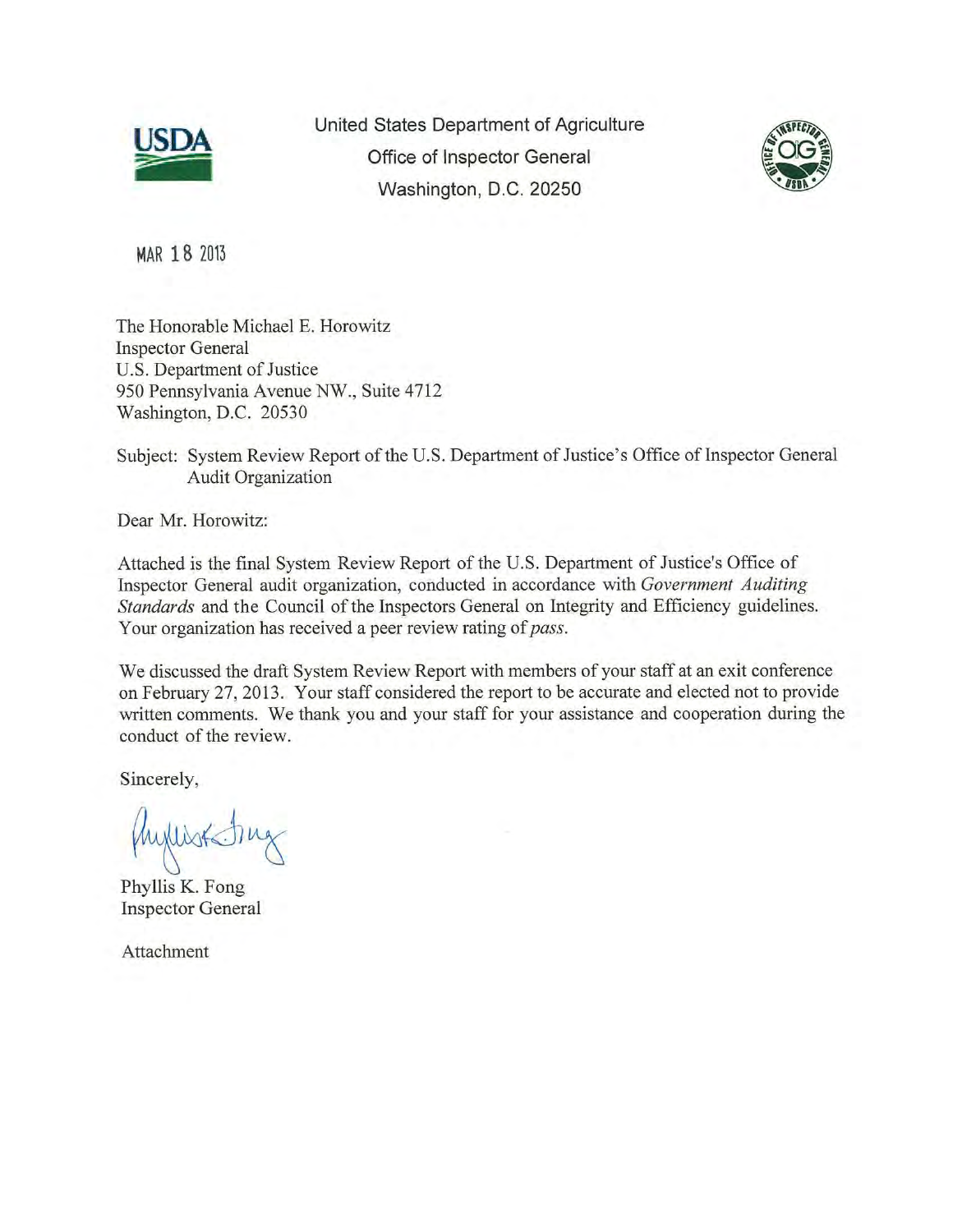

United States Department of Agriculture Office of Inspector General Washington, D.C. 20250



## **SYSTEM REVIEW REPORT**

MAR 18 <sup>2013</sup>

The Honorable Michael E. Horowitz Inspector Oeneral U.S. Department of Justice 950 Pennsylvania Avenue NW., Suite 4712 Washington, D.C. 20530

Dear Mr. Horowitz:

We have reviewed the system of quality control for the audit organization of the U.S. Department of Justice, Office of Inspector General (USDOJ OIG) in effect for fiscal year (FY) 2012. A system of quality control encompasses USDOJ OIG's organizational structure and the policies adopted and procedures established to provide it with reasonable assurance of conforming to *Government Auditing Standards.* The elements of quality control are described in *Government Auditing Standards*. USDOJ OIG is responsible for designing a system of quality control and complying with it to provide USDOJ OIG with reasonable assurance of performing and reporting in conformity with applicable professional standards in all material respects. Our responsibility is to express an opinion on the design of the system of quality control and USDOJ OIG's compliance therewith, based on our review.

Our review was conducted in accordance with *Government Auditing Standards* and guidelines established by the Council of the Inspectors Oeneral on Integrity and Efficiency (ClOlE). During our review, we interviewed USDOJ OIG personnel and obtained an understanding of the nature of USDOJ OIG's audit organization and the design of USDOJ OIG's system of quality control sufficient to assess the risks implicit in its audit function. Based on our assessments, we selected engagements and administrative files to test for conformity with professional standards and compliance with USDOJ OIG's system of quality control. The engagements selected represented a reasonable cross-section of USDOJ OIO's audit organization, with emphasis on higher-risk engagements. Prior to concluding the review, we reassessed the adequacy of the scope of the peer review procedures and met with USDOJ 010 management to discuss the results of our review. We believe that the procedures we performed provide a reasonable basis for our opinion.

In performing our review, we obtained an understanding of the system of quality control for USDOJ OIG's audit organization. In addition, we tested compliance with USDOJ OIG's quality control policies and procedures to the extent we considered appropriate. These tests covered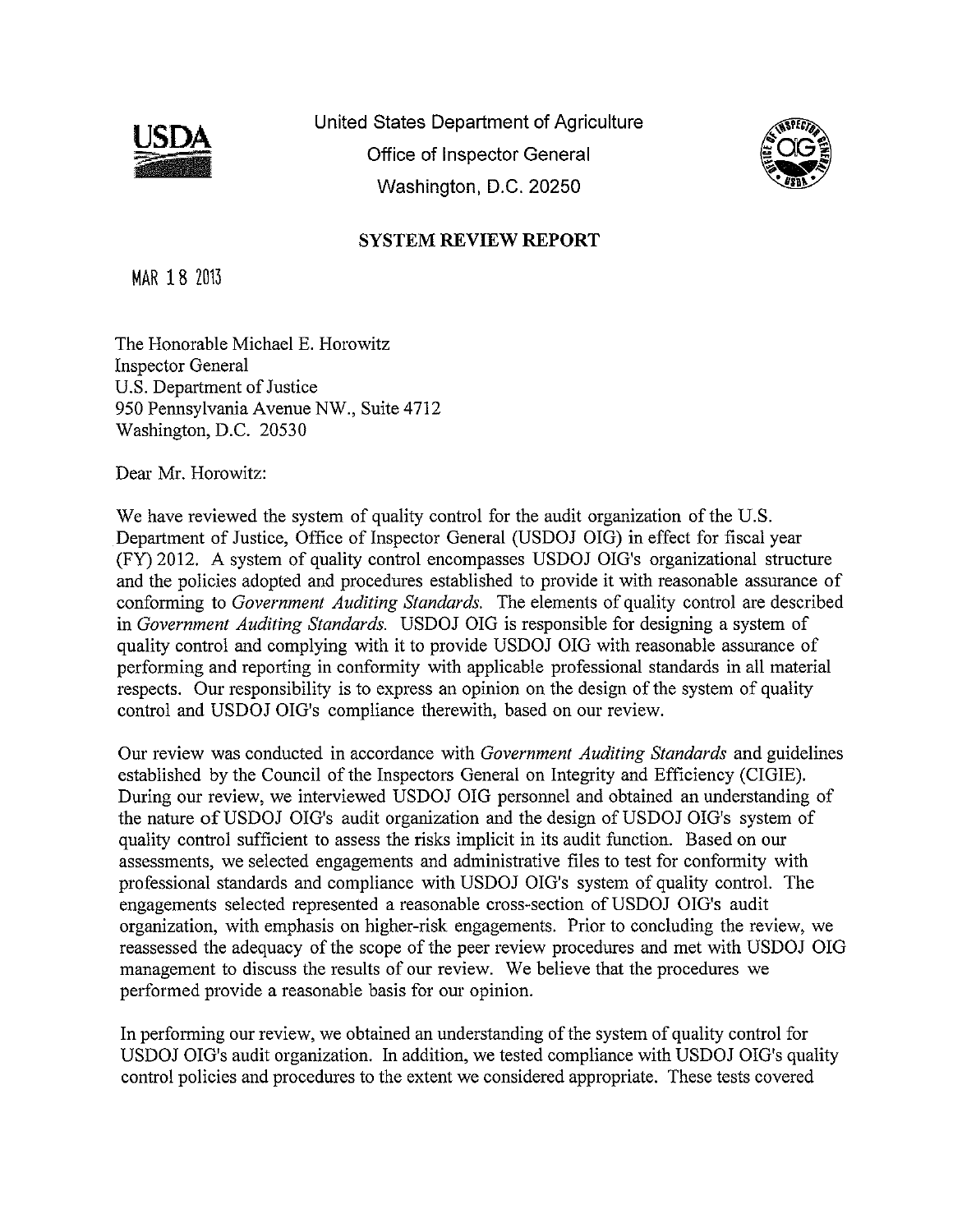the application of USDOJ OIG's policies and procedures on selected engagements. Our review was based on selected tests; therefore, it would not necessarily detect all weaknesses in the system of quality control or all instances of noncompliance with it.

There are inherent limitations in the effectiveness of any system of quality control, and, therefore, noncompliance with the system of quality control may occur and not be detected. Projection of any evaluation of a system of quality control to future periods is subject to the risk that the system of quality control may become inadequate because of changes in conditions, or because the degree of compliance with the policies or procedures may deteriorate.

The enclosure to this report identifies the scope and methodology of our review, including the engagements that we sampled.

In our opinion, the system of quality control for the audit organization of USDOJ OIG in effect for FY 2012 has been suitably designed and complied with to provide USDOJ OIG with reasonable assurance of performing and reporting in conformity with applicable professional standards in all material respects. Federal audit organizations can receive a rating of*pass, pass with deficiencies, or fail.* USDOJ OIG has received a peer review rating of pass.

In addition to reviewing USDOJ OIO's system of quality control to ensure adherence with *Government Auditing Standards,* we applied certain limited procedures in accordance with guidance established by the Council of Inspectors General for Integrity and Efficiency related to USDOJ OIO's monitoring of engagements performed by Independent Public Accountants (IP As) under contract, where the IPA served as the principal auditor. It should be noted that monitoring of engagements performed by IPAs is not an audit and, therefore, is not subiect to the requirements of *Government Auditing Standards.* The purpose of our limited procedures was to determine whether USDOJ OIG had controls to ensure IP As performed contracted work in accordance with professional standards. However, our objective was not to express an opinion and, accordingly, we do not express an opinion on USDOJ OIO's monitoring of work performed by IPAs.

Sincerely,

Hunterstative

Phyllis K. Fong Inspector General

Enclosure